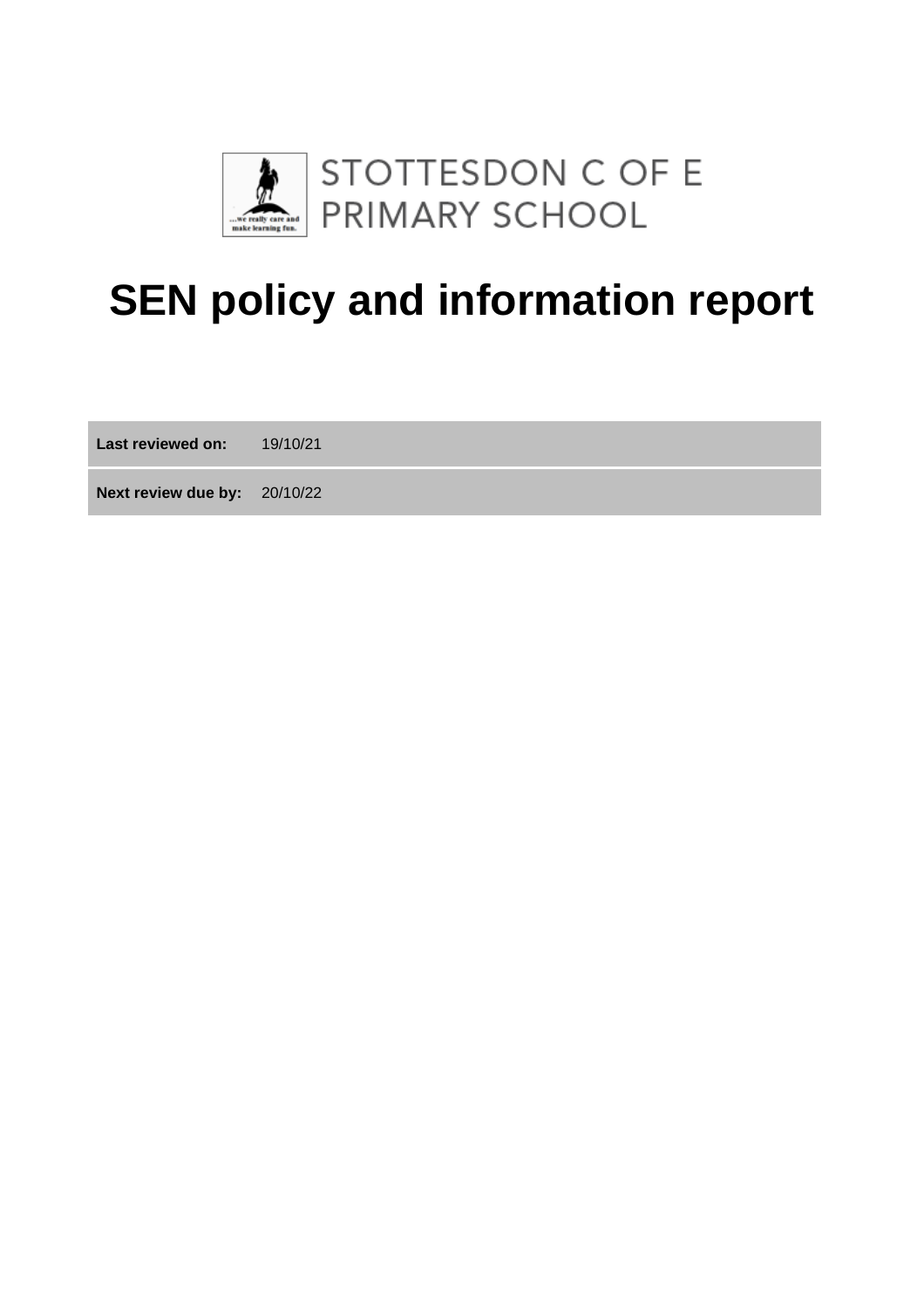# **Contents**

Below is our policy and practice which informs our SEND information report on our website.

## **1. Aims**

Stottesdon is an inclusive school and nursery which encourages all pupils to achieve their potential through support, challenge and personalised intervention programmes (additional support planned to help a child's needs). We make every effort to ensure that children are fully integrated into the life of our school. We are supported by the Local Authority to meet the needs of pupils with Special Educational Needs in a mainstream setting, wherever possible and where families want this to happen.

Our SEN policy and information report aims to:

- Set out how our school will support and make provision for pupils with special educational needs (SEN)
- Explain the roles and responsibilities of everyone involved in providing for pupils with SEN

## **2. Legislation and guidance**

This policy and information report is based on the statutory [Special Educational Needs and Disability \(SEND\)](https://www.gov.uk/government/uploads/system/uploads/attachment_data/file/398815/SEND_Code_of_Practice_January_2015.pdf)  [Code of Practice](https://www.gov.uk/government/uploads/system/uploads/attachment_data/file/398815/SEND_Code_of_Practice_January_2015.pdf) and the following legislation:

- [Part 3 of the Children and Families Act 2014,](http://www.legislation.gov.uk/ukpga/2014/6/part/3) which sets out schools' responsibilities for pupils with SEN and disabilities
- [The Special Educational Needs and Disability Regulations 2014,](http://www.legislation.gov.uk/uksi/2014/1530/contents/made) which set out schools' responsibilities for education, health and care (EHC) plans, SEN co-ordinators (SENCOs) and the SEN information report

This policy also complies with our funding agreement and articles of association.

## **3. Definitions**

A pupil has SEN if they have a learning difficulty or disability which calls for special educational provision to be made for them.

They have a learning difficulty or disability if they have:

- A significantly greater difficulty in learning than the majority of others of the same age, or
- A disability which prevents or hinders them from making use of facilities of a kind generally provided for others of the same age in mainstream schools

Special educational provision is educational or training provision that is additional to, or different from, that made generally for other children or young people of the same age by mainstream schools.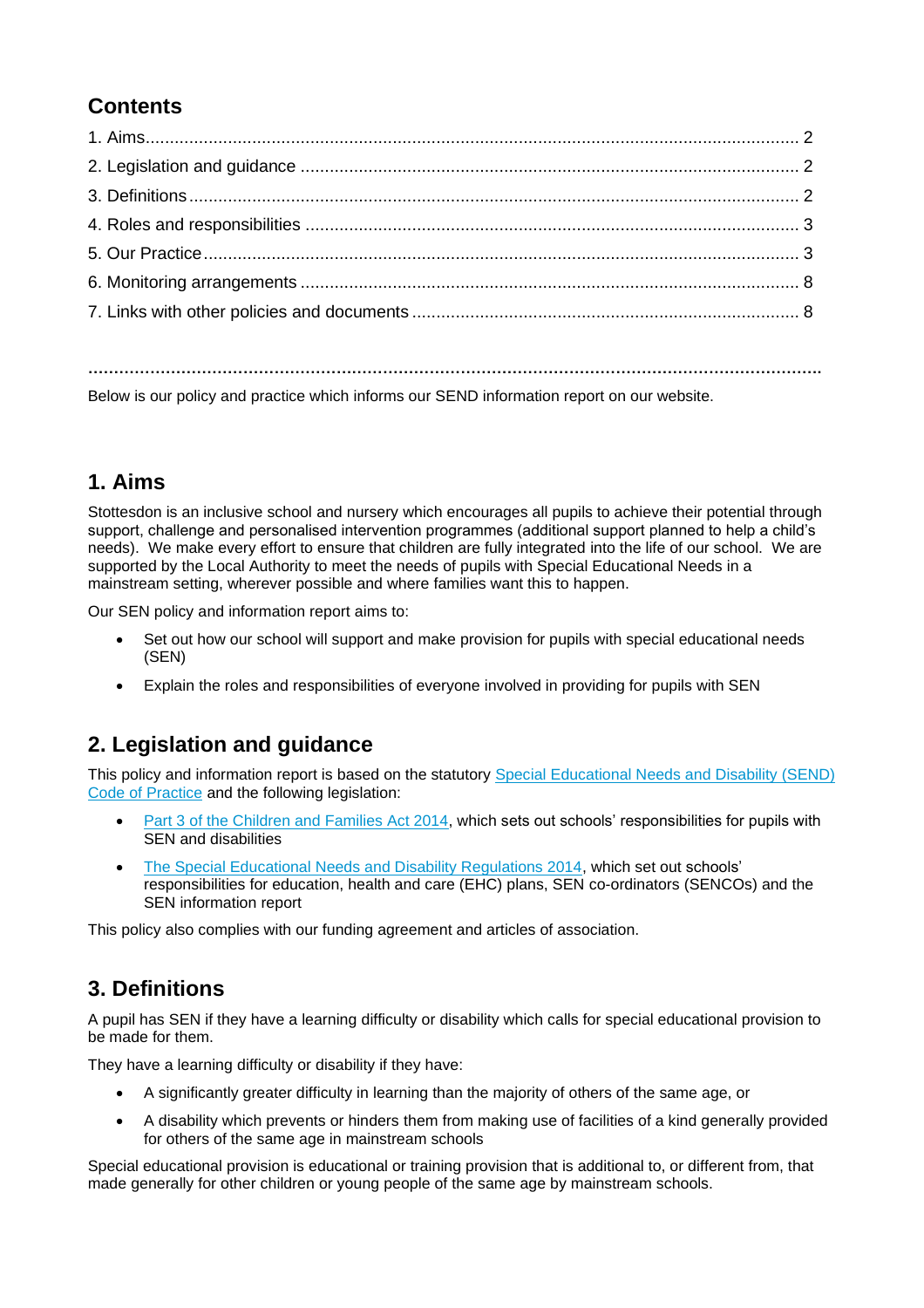# **4. Roles and responsibilities**

#### **4.1 The SENCO**

The SENCO is Tracy King.

They will:

- Work with the headteacher and SEN governor to determine the strategic development of the SEN policy and provision in the school
- Have day-to-day responsibility for the operation of this SEN policy and the co-ordination of specific provision made to support individual pupils with SEN, including those who have EHC plans
- Provide professional guidance to colleagues and work with staff, parents, and other agencies to ensure that pupils with SEN receive appropriate support and high quality teaching
- Advise on the graduated approach to providing SEN support
- Advise on the deployment of the school's delegated budget and other resources to meet pupils' needs effectively
- Be the point of contact for external agencies, especially the local authority and its support services
- Liaise with potential next providers of education to ensure pupils and their parents are informed about options and a smooth transition is planned
- Work with the headteacher and governing board to ensure that the school meets its responsibilities under the Equality Act 2010 with regard to reasonable adjustments and access arrangements
- Ensure the school keeps the records of all pupils with SEN up to date

#### **4.2 The SEN governor**

The SEN governor will:

- Help to raise awareness of SEN issues at governing board meetings
- Monitor the quality and effectiveness of SEN and disability provision within the school and update the governing board on this
- Work with the headteacher and SENCO to determine the strategic development of the SEN policy and provision in the school

#### **4.3 The headteacher**

The headteacher will:

- Work with the SENCO and SEN governor to determine the strategic development of the SEN policy and provision in the school
- Have overall responsibility for the provision and progress of learners with SEN and/or a disability

#### **4.4 Class teachers**

Each class teacher is responsible for:

- The progress and development of every pupil in their class
- Working closely with any teaching assistants or specialist staff to plan and assess the impact of support and interventions and how they can be linked to classroom teaching
- Working with the SENCO to review each pupil's progress and development and decide on any changes to provision
- Ensuring they follow this SEN policy

## **5. Our Practice**

#### **5.1 The kinds of SEN that are provided for**

Our school currently provides additional and/or different provision for a range of needs, including:

• Communication and interaction, for example, speech and language difficulties, autistic spectrum disorder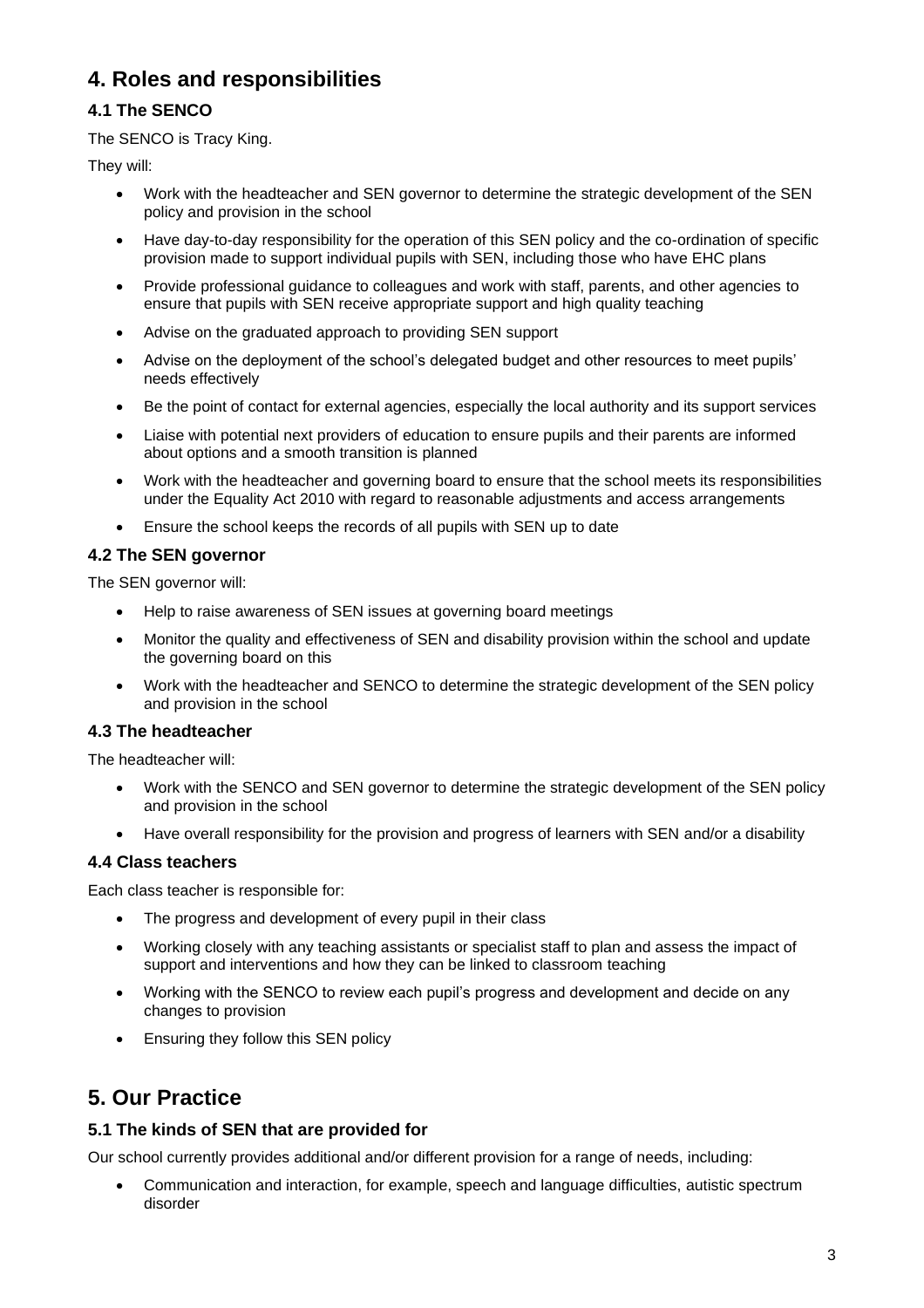- Cognition and learning, for example, dyslexia, dyspraxia, processing difficulties
- Social, emotional and mental health difficulties, for example, attachment
- Sensory and/or physical needs, for example, visual impairments, hearing impairments
- Mild and moderate learning difficulties

#### **5.2 Identifying pupils with SEN and assessing their needs**

Class teachers will make regular assessments of progress for all pupils and identify those whose progress:

- Is significantly slower than that of their peers starting from the same baseline
- Fails to match or better the child's previous rate of progress
- Fails to close the attainment gap between the child and their peers
- Widens the attainment gap

This may include progress in areas other than attainment, for example, social needs.

Slow progress and low attainment will not automatically mean a pupil is recorded as having SEN.

When deciding whether special educational provision is required, we will start with the desired outcomes, including the expected progress and attainment, and the views and the wishes of the pupil and their parents. We will use this to determine the support that is needed and whether we can provide it by adapting our core offer through the following graduated support pathway:

#### **Wave 1 Provision: Class teacher provision also known as High Quality Teaching (offer for all pupils).**

For a child this would mean:

- That the teacher has the highest possible expectations for a child and all pupils in their class.
- That all teaching is based on building on what a child already knows, can do and can understand.
- Different ways of teaching are in place so that a child is fully involved in learning in class. This may involve things like using more practical learning.
- Specific strategies (which may be suggested by the SENCO or outside staff) are in place to support a child to learn.

All children in school should be getting this as a part of excellent classroom practice.

#### **Wave 2 provision:**

This means the class teacher has identified a child as needing some extra support in school. This is often referred to as an intervention.

- He/ She will engage in 1:1 or group sessions (run in the classroom or outside of the classroom) with specific targets to help him/her to make more progress.
- A Teaching Assistant/teacher (who has had training) will run these small group sessions using the teacher's plan

This type of support is available for any child who has specific gaps in their understanding of a subject/area of learning.

#### **Wave 3 provision: It is at this point that a child will be put on the school's SEND Support Record**

#### **(SSR)**

This means the class teacher and SENCo have identified a child who requires more intensive support. This type of support is available for children with specific barriers to learning that cannot be overcome through Quality First Teaching and intervention groups alone. This support may be informed by Specialist Advice such as:

- **Local Authority central services**
- Outside agencies such as the Speech and Language therapy (SALT) Service.

#### **Provision:**

- More specialist input instead of or in addition to quality first teaching and intervention groups.
	- Termly parental meeting to discuss child's progress and help plan possible ways forward. This includes taking into account parental and pupil views.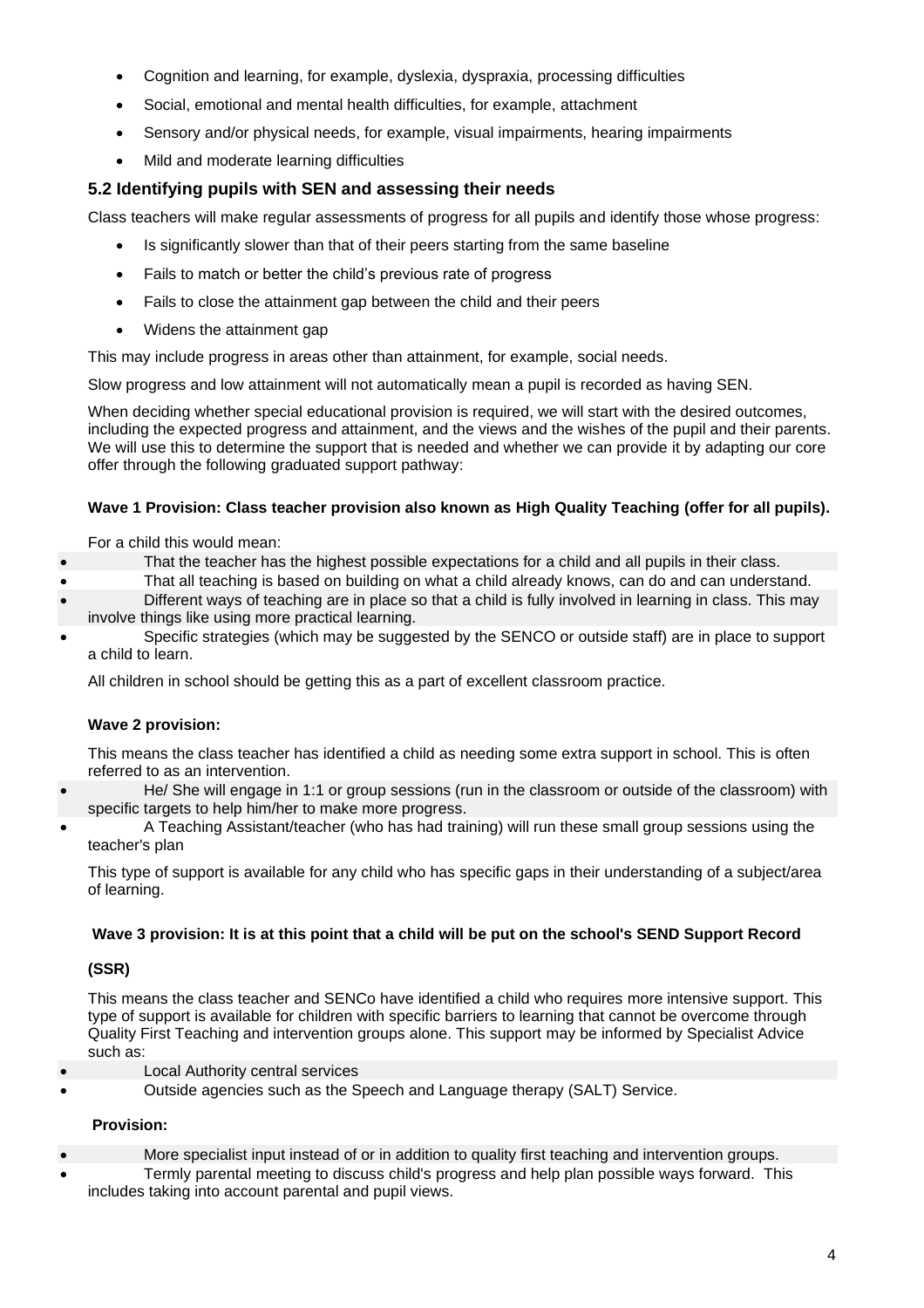- The school will act on the advice and recommendations of specialist professionals as appropriate, which may include:
	- Making changes to the way a child is supported in class e.g. some individual support or changing some aspects of teaching to support them better.
	- Support on specific targets which may include interventions and sessions with the specialist

#### **Wave 4 provision:**

This type of support is available for children whose learning needs are complex and lifelong.

This is usually provided via an Education, Health and Care Plan (EHCP). This means a child will have been identified by the class teacher, SENCO, Specialist Teacher and the Local Authority EHCP Panel as needing a particularly high level of individual or small group teaching which cannot be provided from the budget available to the school.

#### **Provision:**

• The EHCP will outline the type of provision a child should receive and how the support should be used and what strategies must be put in place. It will also have long term goals/outcomes for the child. Additional financial support for the school is provided to enable this.

#### **5.3 Consulting and involving pupils and parents**

We will have an early discussion with the pupil and their parents when identifying whether they need special educational provision. These conversations will make sure that:

- Everyone develops a good understanding of the pupil's areas of strength and difficulty
- We take into account the parents' concerns
- Everyone understands the agreed outcomes sought for the child
- Everyone is clear on what the next steps are

We will formally notify parents when it is decided that a pupil will receive SEN support.

#### **5.4 Assessing and reviewing pupils' progress towards outcomes**

We will follow the graduated approach and the four-part cycle of **assess, plan, do, review**.

The class teacher will work with the SENCO to carry out a clear analysis of the pupil's needs. This will draw on:

- The teacher's assessment and experience of the pupil
- Their previous progress and attainment and behaviour
- Other teachers' assessments, where relevant
- The individual's development in comparison to their peers and national data
- The views and experience of parents
- The pupil's own views (when developmentally appropriate)
- Assessment and advice from external support services, if relevant

The assessment will be reviewed regularly (at least termly).

All teachers and support staff who work with the pupil will be made aware of their needs, the outcomes sought, the support provided, and any teaching strategies or approaches that are required. We will regularly review the effectiveness of the support and interventions and their impact on the pupil's progress.

#### **5.5 Supporting pupils moving between phases and classes**

We recognise that transitions can be difficult for a child with SEND and take steps to ensure that any transition is a smooth as possible.

If a child is moving to our/another school at Year 6 OR at other times: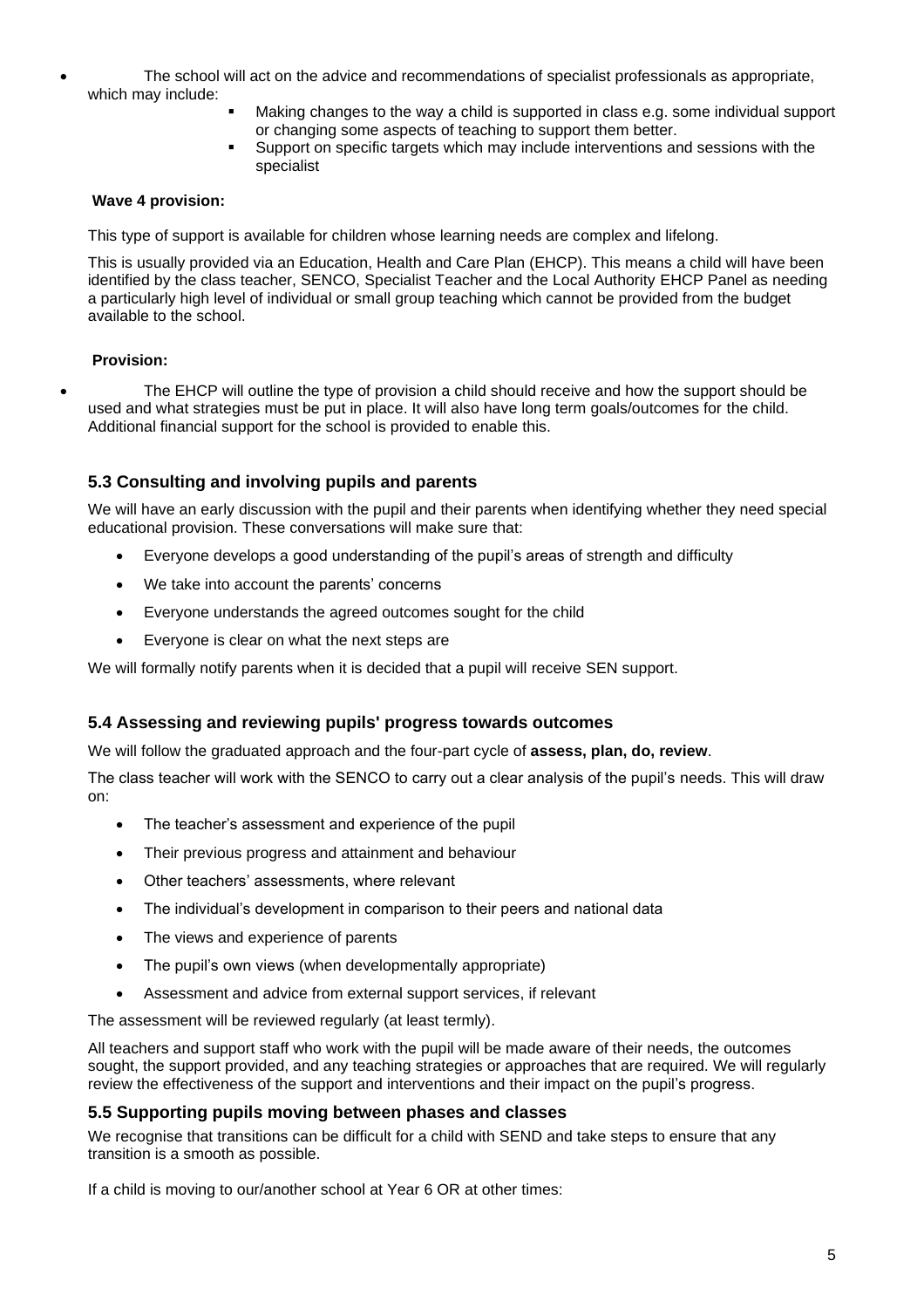- We will contact the school SENCO and ensure he/she knows about any special arrangements or support that need to be made for the child.
- We will make sure that all records about the child are passed on as soon as possible.
- Where possible, we will invite the Secondary SENCo to attend reviews in the year before the child moves. This will give everyone an opportunity to liaise well in advance.
- If the child needs additional familiarisation visits before they move we will support this being arranged. Where possible the child will visit their new school on several occasions and, in some cases, staff from the new school will visit the child in this school.
- At Year 6 all children do focused learning about aspects of transition to support their understanding of the changes ahead. If a child needs additional support in this area, this can be arranged. **When moving classes in school:**
- Information will be passed on to the new class teacher IN ADVANCE and in most cases, a planning meeting will take place with the new teacher.
- If the child needs additional familiarisation with the new class before they move this can be arranged.

#### **5.6 Our approach to teaching pupils with SEN**

Teachers are responsible and accountable for the progress and development of all the pupils in their class.

High quality teaching is our first step (Wave 1) in responding to pupils who have SEN. This will be differentiated for individual pupils. Our graduated support pathway then follows if required. When pupils are on the SEN Support Record a provision map details the targets, support and interventions. This may be within the class; in a group or on a 1:1.

#### **5.7 Adaptations to the curriculum and learning environment**

We make the following adaptations to ensure all pupils' needs are met:

- Differentiating our curriculum to ensure all pupils are able to access it, for example, by grouping, 1:1 work, teaching style, content of the lesson, etc.
- Making reasonable adaptions/adjustments to our resources and staffing
- Using recommended aids, such as laptops, coloured overlays, visual timetables, larger font, etc.
- Differentiating our teaching, for example, giving longer processing times, pre-teaching of key vocabulary, reading instructions aloud, overlearning opportunities etc.

#### **5.8 Expertise and training of staff**

- We have an experienced SENCo who supports the class teacher in planning for children with SEND.
- The school has a training plan for all staff to improve the teaching and learning of children including those with SEND. This includes whole school training and individual training. Current expertise includes:
	- o Speech, Language and Communication
	- o Occupational Therapy.
	- o Attachment
	- o Hearing Impairment
	- o Visual impairment
	- o Dyslexia/Dyscalculia

Our school is committed to training staff to meet needs of children as they arise.

#### **5.9 Evaluating the effectiveness of SEN provision**

We evaluate the effectiveness of provision for pupils with SEN by:

- Reviewing pupils' individual progress towards their goals each term
- Reviewing the impact of interventions
- Talking to pupils (when developmentally appropriate)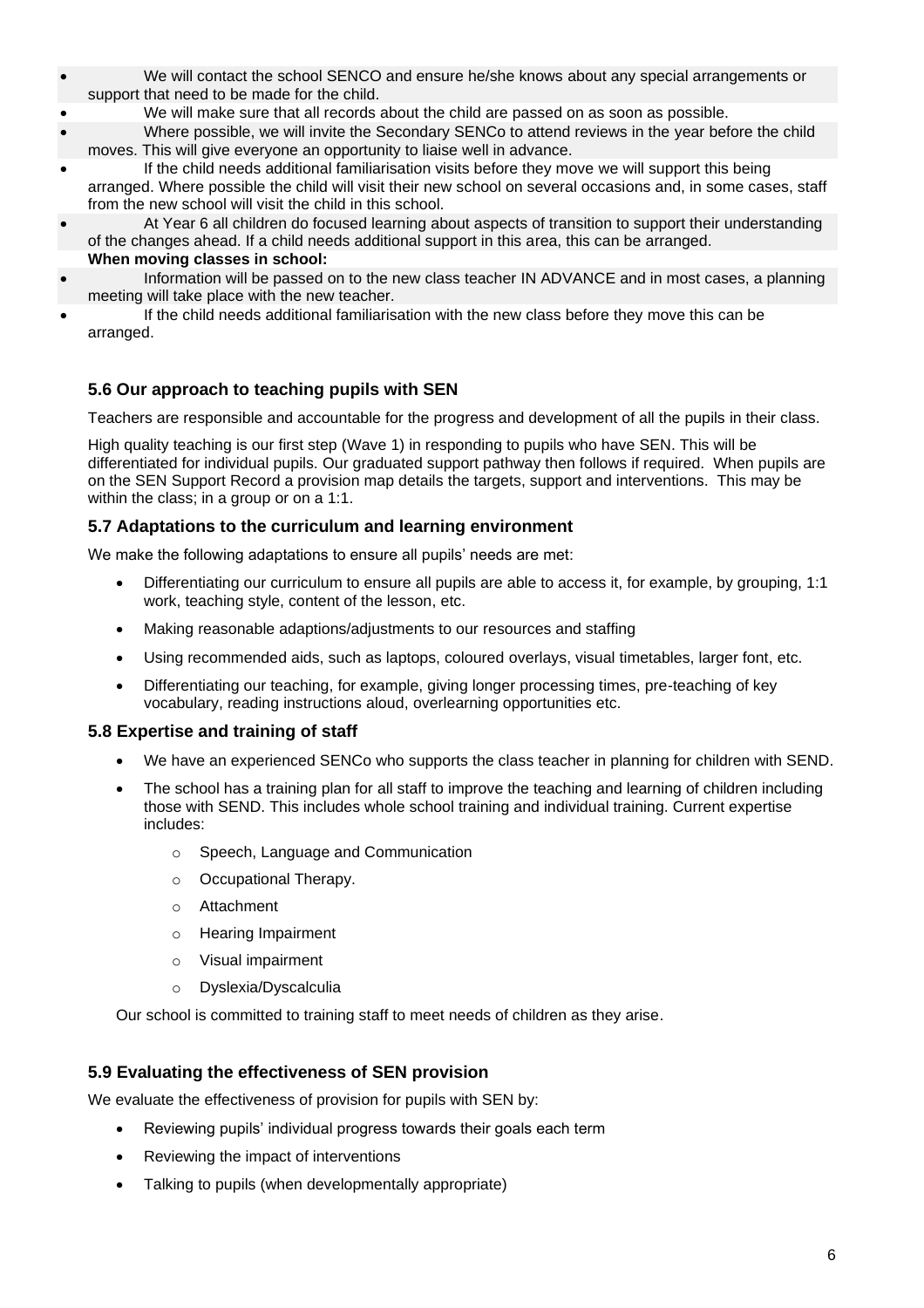- Monitoring by the SENCO
- Using provision maps to measure progress
- Holding annual reviews for pupils with EHC plans
- Meeting termly with parents

#### **5.12 Enabling pupils with SEN to engage in activities available to those in the school who do not have SEN**

All of our extra-curricular activities and school visits are available to all our pupils, including our before-and after-school clubs where we would make reasonable adjustments to ensure fair access.

All pupils are encouraged to go on our residential trip(s).

All pupils are encouraged to take part in sports day/school plays/special workshops, etc.

Please see our Accessibility Plan for further details.

#### **5.13 Support for improving emotional and social development**

It is important to us that children with SEND are supported socially and emotionally throughout the school day. We have an inclusive school ethos that values children and celebrates all kinds of achievement. The following practices support us in achieving this:

- Behaviour and Anti Bullying Practice and Policy
- Contact with specific outside agencies such as Barnardos
- Liaison with the School Nurse
- Liaison with Sure Start Centres
- Outside professional agencies for social and emotional mental health
- Sign posting to drop in centres e.g. Beam
- Personal, Health, Social and Emotional Curriculum
- Peer buddies
- Quiet areas

#### **5.14 Working with other agencies**

If following assessment and review, it is identified that external advice is needed to help us meet the needs of the child we may engage services as appropriate. Parents are always liaised with and permissions sought. When appropriate, parents will be invited to meet any specialist agency at the school to discuss their child's needs. Following the advice, we may purchase or borrow resources as necessary. Agencies we engage with include the following:

- Speech and Language Therapy
- Independent Specialist Teachers
- Educational Psychology Service
- Learning Support Advisory Teachers
- School Nurse
- Occupational Therapy
- Physiotherapy
- Sensory Inclusion Services
- Tuition Medical Behaviour Support Service

#### **5.15 Complaints about SEN provision**

Complaints about SEN provision in our school should be made to the class teacher in the first instance. The classteacher will then liaise with the SENCo/Headteacher as appropriate. If concerns/complaints are not resolved they will then be referred to the school's complaints policy.

#### **5.16 Contact details of support services for parents of pupils with SEN Shropshire IASS (Shropshire Information, Advice and Support Service) provides free, confidential and impartial information, advice and support around SEND.**

[iass@cabshropshire.org.uk](mailto:iass@shcab.cabnet.org.uk)

**Tel 01743 280 019**